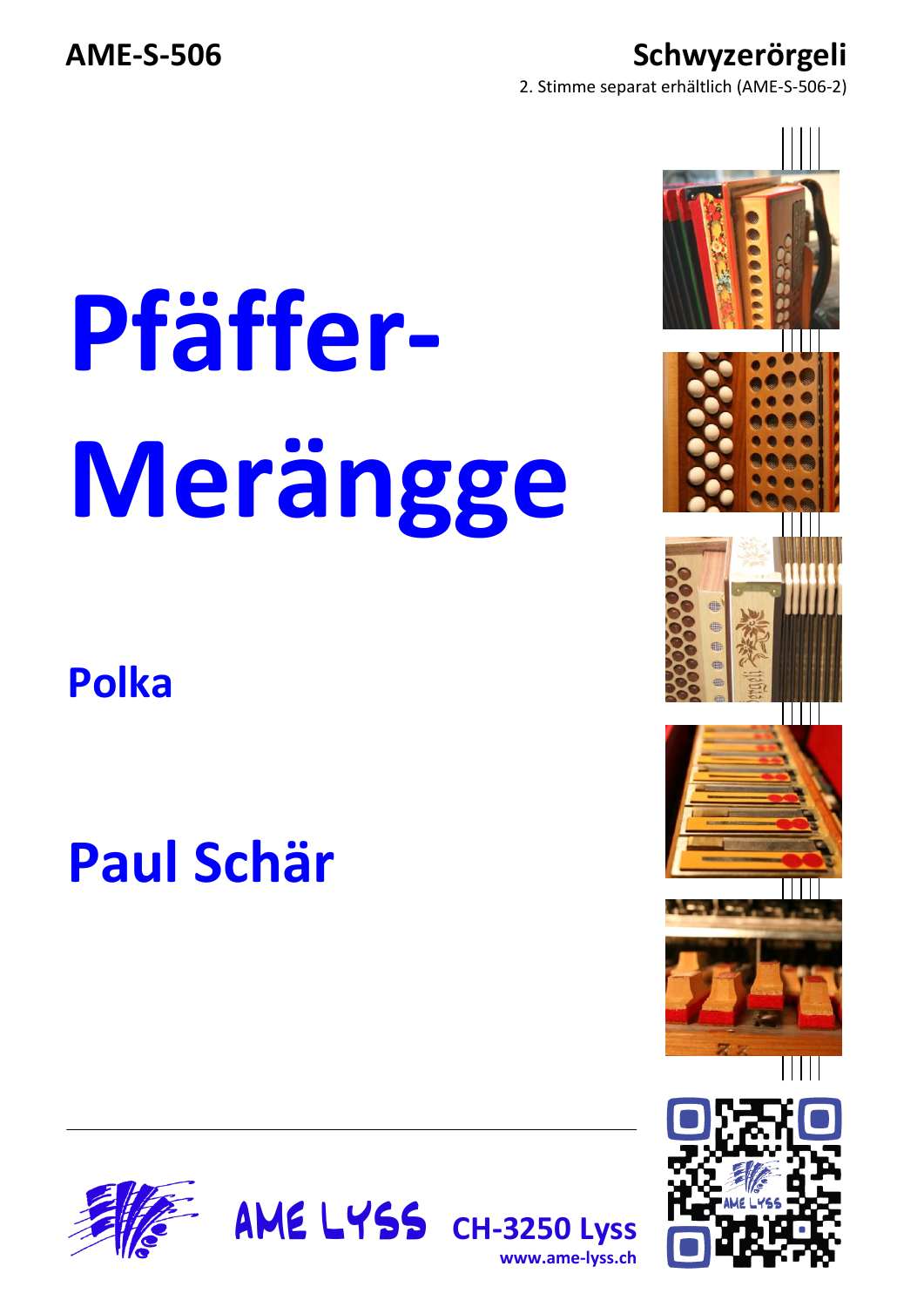**AME‐S‐506**